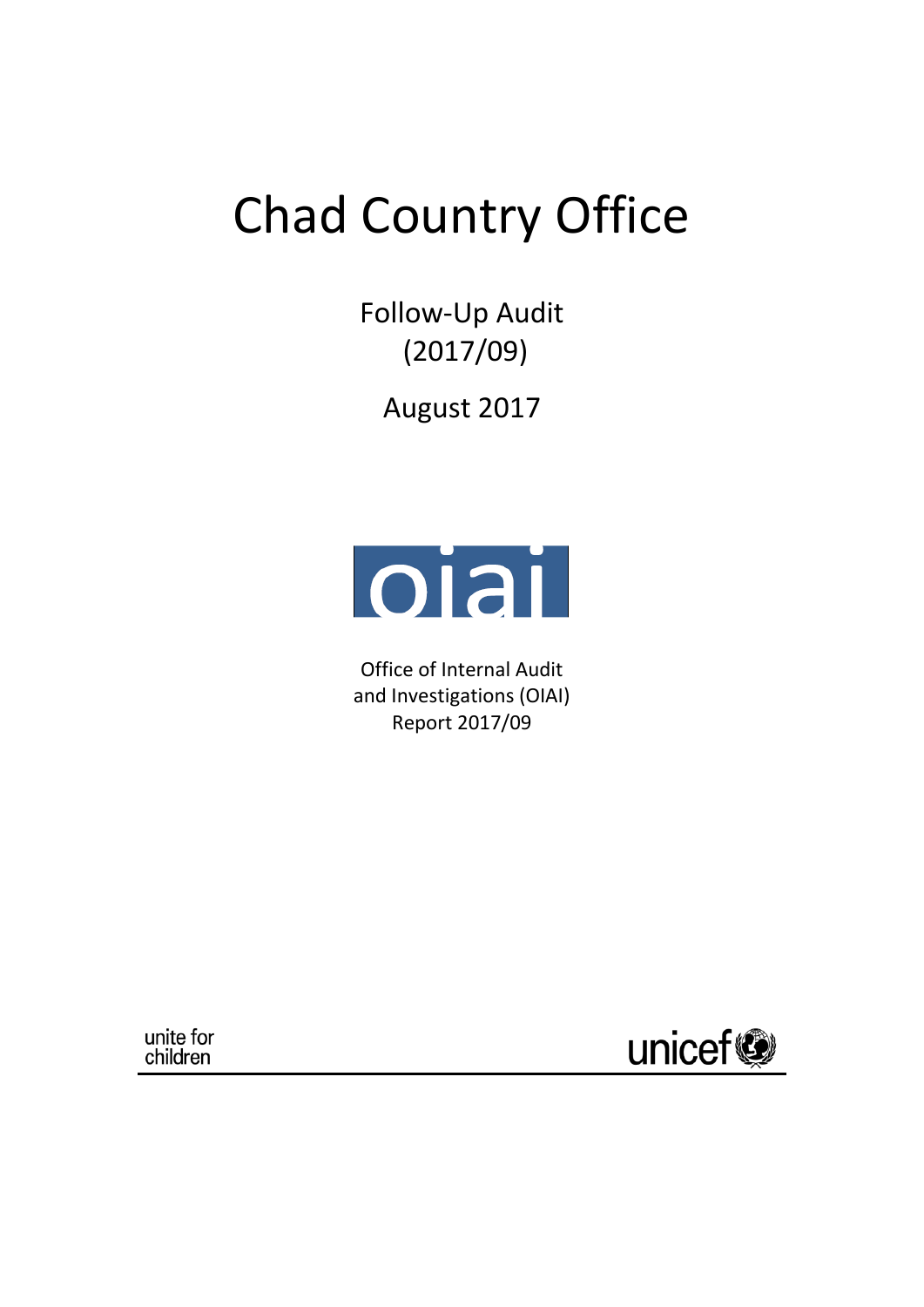# **Summary**

\_\_\_\_\_\_\_\_\_\_\_\_\_\_\_\_\_\_\_\_\_\_\_\_\_\_\_\_\_\_\_\_\_\_\_\_\_\_\_\_\_\_\_\_\_\_\_\_\_\_\_\_\_\_\_\_\_\_\_\_\_\_\_\_\_\_\_\_\_\_\_\_\_\_\_\_\_\_\_\_\_\_

The Office of Internal Audit and Investigations (OIAI) has conducted an on-site follow-up review of its 2016 internal audit of the Chad Country Office.

The original audit field visit took place in May-June 2016, and the audit report (2016/21) was finalized in January 2017. The original audit found a number of significant weaknesses in the office's governance, risk management and control processes, and recorded an 'Adverse' rating. <sup>1</sup> Actions were agreed with management to address the weaknesses identified.

The objective of the follow-up audit was to provide assurance that the agreed remedial actions had been implemented successfully, and to help management focus their attention on any which remained outstanding. The follow-up audit team visited Chad in July 2017.

The office had started a new country programme (2017-2021) in January 2017. This has five main programme components: *Child survival and development; Inclusive quality education; Child protection; Social Inclusion;* and *Programme effectiveness*.

The total approved budget for the 2017-2021 country programme is US\$ 303.43 million, of which US\$ 73.43 million is Regular Resources (RR) and US\$ 230 million is Other Resources (OR). RR are core resources that are not earmarked for a specific purpose, whereas OR are contributions that may have been made for a specific programme or activity, and may not always be used for other purposes without the donor's agreement. An office is expected to raise the bulk of the resources it needs for the country programme itself (as OR), up to the approved ceiling.

The Chad Country Office is located in N'Djamena. There are field offices in Abéché, Moundou, Mongo and Mao. As of July 2017, the country office had a total of 167 approved posts, of which 45 were for international professionals, 43 for national officers and 79 for general service staff.

#### Action agreed following the audit

The original audit (report 2016/21) had identified 20 agreed actions in total. The on-site follow-up audit found that 19 had been fully implemented – including all of the high-priority actions (that is, those requiring immediate management attention). Substantial progress had also been made in implementing the sole remaining action, which related to records management. In discussion with the audit team, the country office agreed an adjusted set of measures to address this area.

#### Conclusion

**.** 

The Office of Internal Audit and Investigations was pleased to note the progress made by management in addressing the risks and issues previously identified in the Chad Country Office.

As this was a follow-up audit, OIAI has not given a new overall rating following this visit.

<sup>&</sup>lt;sup>1</sup> See Annex A for an explanation of the audit ratings.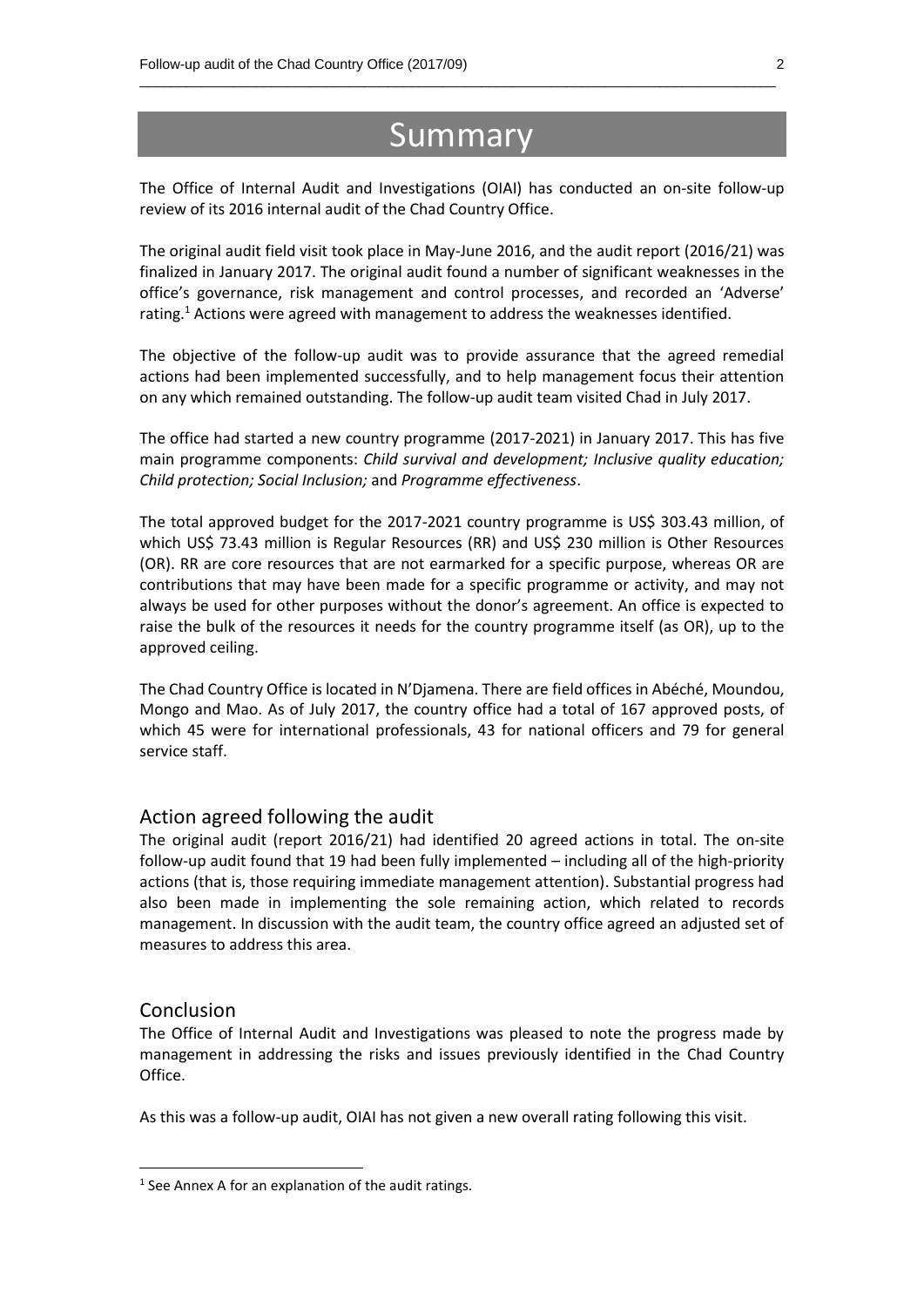OIAI will work with the Chad Country Office and the West and Central Africa Regional Office (WCARO) to monitor the implementation of the agreed measures that are set out in this report. Successful closure of the remaining outstanding action from the previous report will continue to be tracked through OIAI's on-line tracking system.

\_\_\_\_\_\_\_\_\_\_\_\_\_\_\_\_\_\_\_\_\_\_\_\_\_\_\_\_\_\_\_\_\_\_\_\_\_\_\_\_\_\_\_\_\_\_\_\_\_\_\_\_\_\_\_\_\_\_\_\_\_\_\_\_\_\_\_\_\_\_\_\_\_\_\_\_\_\_\_\_\_\_

Office of Internal Audit and Investigations (OIAI) August 2017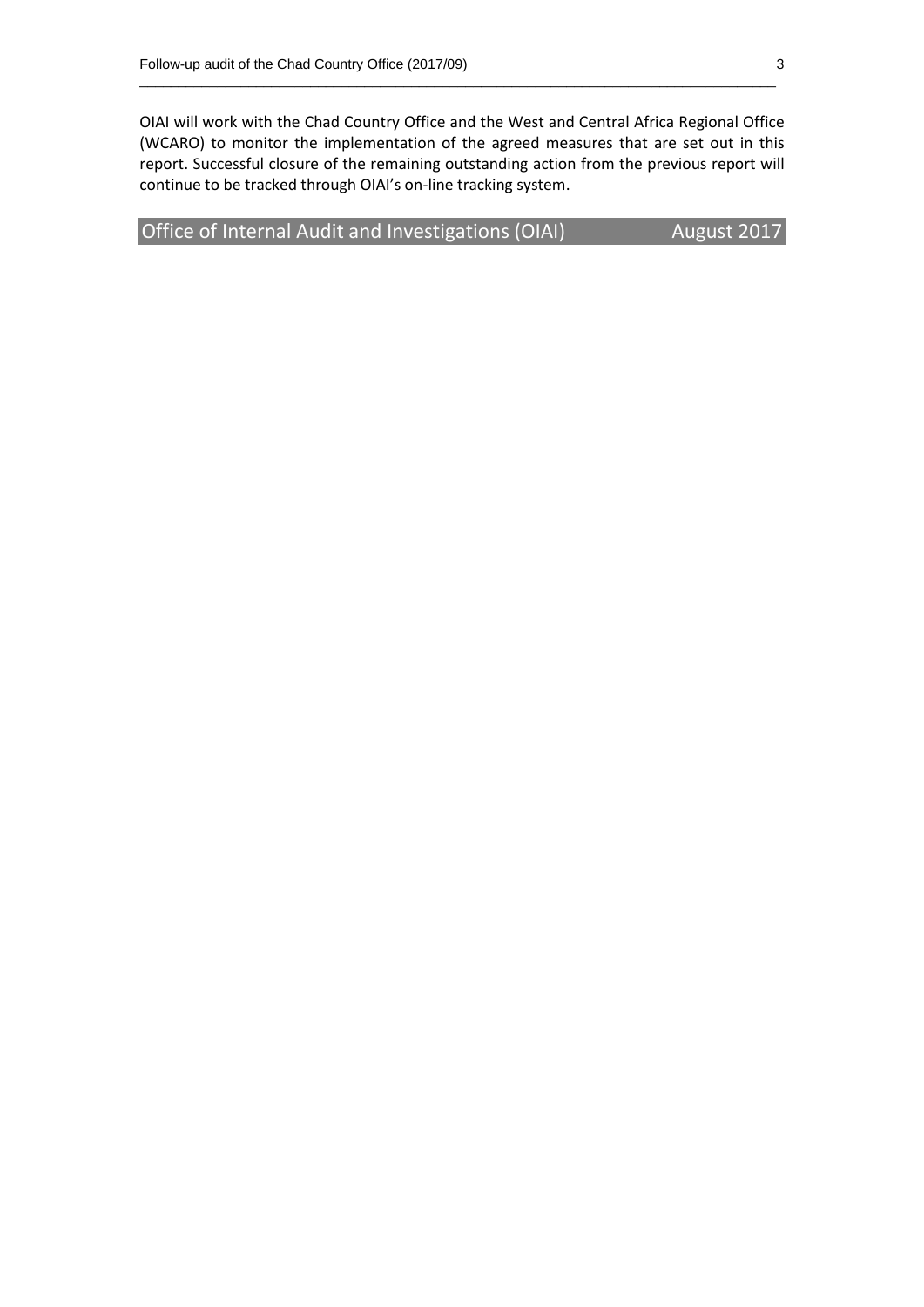# **Contents**

\_\_\_\_\_\_\_\_\_\_\_\_\_\_\_\_\_\_\_\_\_\_\_\_\_\_\_\_\_\_\_\_\_\_\_\_\_\_\_\_\_\_\_\_\_\_\_\_\_\_\_\_\_\_\_\_\_\_\_\_\_\_\_\_\_\_\_\_\_\_\_\_\_\_\_\_\_\_\_\_\_\_

| <b>Summary</b>                                                     | $\overline{2}$ |
|--------------------------------------------------------------------|----------------|
| <b>Objectives</b>                                                  | 5              |
| <b>Observations</b>                                                | 5              |
| Annex A: Methodology, and definition of priorities and conclusions |                |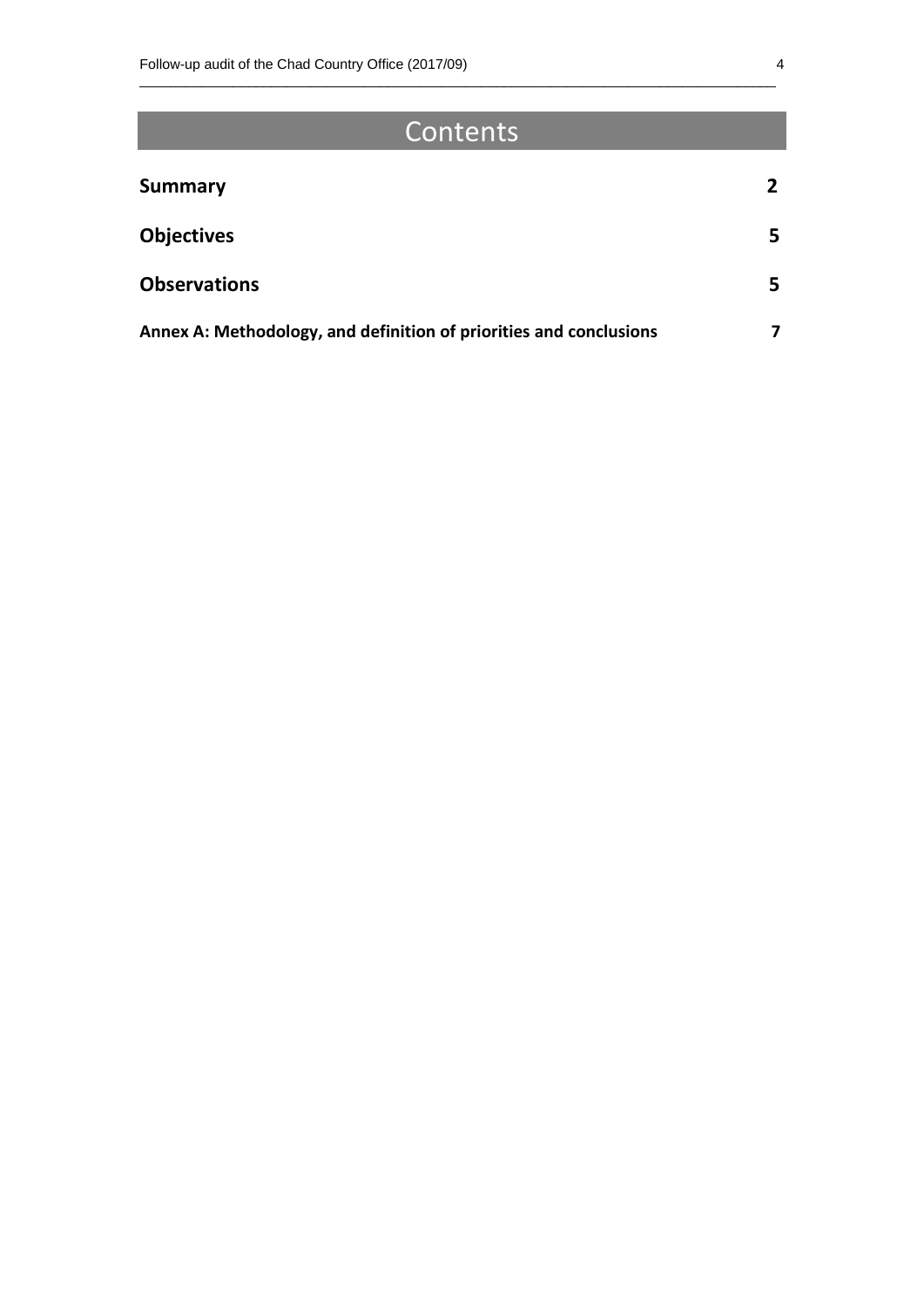# **Objectives**

\_\_\_\_\_\_\_\_\_\_\_\_\_\_\_\_\_\_\_\_\_\_\_\_\_\_\_\_\_\_\_\_\_\_\_\_\_\_\_\_\_\_\_\_\_\_\_\_\_\_\_\_\_\_\_\_\_\_\_\_\_\_\_\_\_\_\_\_\_\_\_\_\_\_\_\_\_\_\_\_\_\_

The objective of the on-site follow-up was to assess the Chad Country Office's progress in implementing actions to address weaknesses in governance, risk management and control processes identified in the previous internal audit (report 2016/21).

### Audit observations:

#### On-site progress review of the 2016 internal audit

The original audit report issued in January 2017 had identified 20 agreed actions, of which six had already been closed by OIAI before the on-site follow-up took place.

The on-site follow-up found that 13 of the 14 remaining actions had been fully implemented. All high-priority actions from the original audit had been implemented in full.

Just one agreed action, on records management, remained open as of 21 July 2017. Substantial progress had been made with this, as discussed below.

#### Records management *(Agreed action 19, medium priority)*

The office had agreed to take the following steps with regard to its records management:

- Periodically review records and classify them as permanent, non-permanent or routine.
- Make an inventory of the existing archives to identify sections and years for which supporting documents are not complete.
- Assist retrieval of documents by maintaining reference information for archived documents, including filing dates, locations and closure status.
- Ensure that documents that exceed the retention period are properly disposed of in line with UNICEF rules (subject to any specific conditions included in the contribution agreements).
- Maintain records of disposals.

The original planned completion date was July 2017.

**Progress:** The follow-up audit found that this action was substantially complete. The office had defined its archiving policy, appointed and trained focal points for each section, completed the review and classification of current archives, and started the classification of historical archives.

However, only about a tenth of the historical archives had been reviewed and cleaned-up. Further, the completion date for the review and classification project had been set for September 2019, which left a prolonged period in which the office might not be able to retrieve important documents (such as those requested during donors' on-site verifications). Also, the office had no process for confirming that its archiving policy was consistent with UNICEF's global policy. The office's policy also did not fully reflect the specific retention rules for one donor.

Before the audit on-site follow-up, the office had tried to reinforce the team allocated to the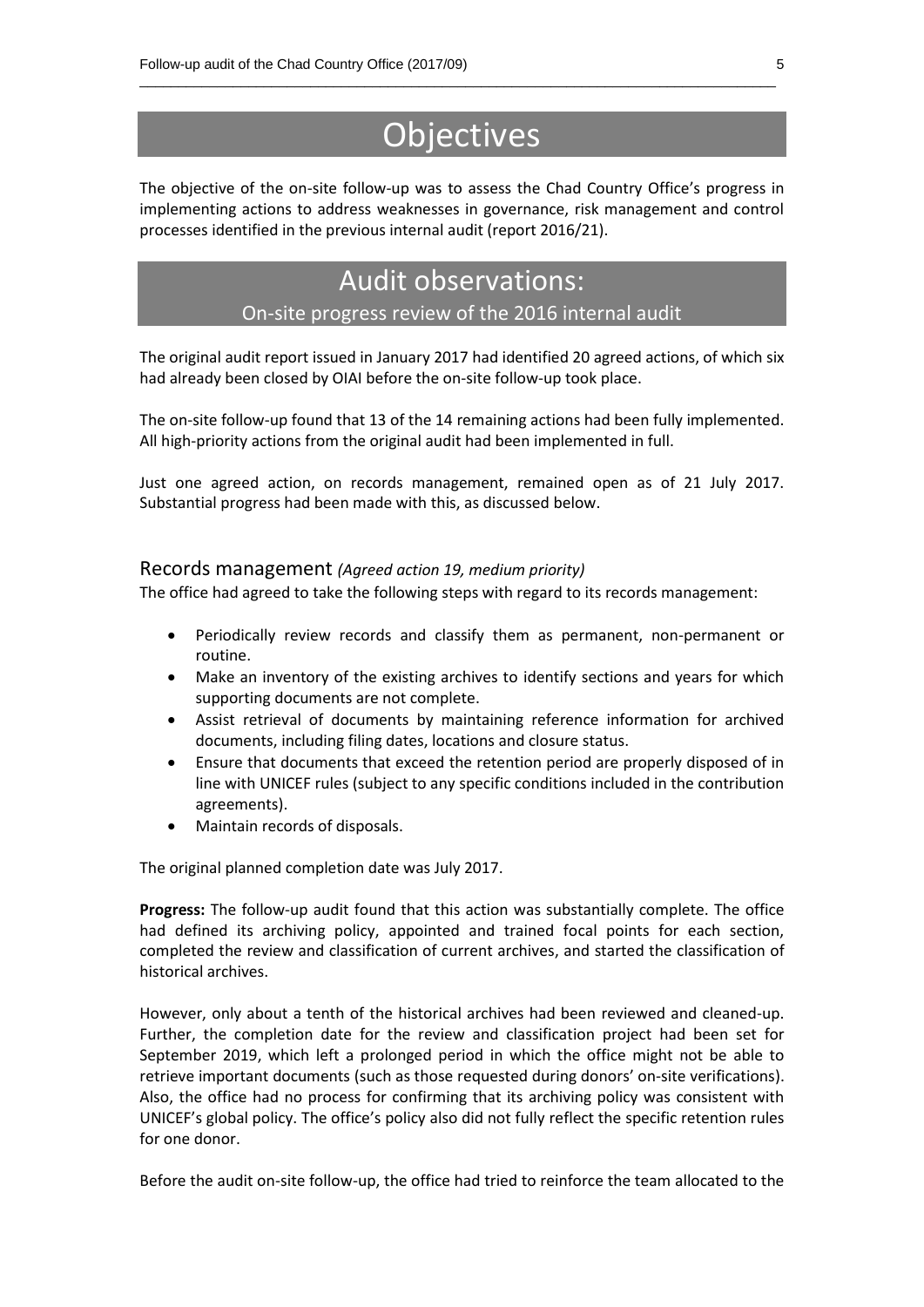project by hiring two more international volunteers, but this recruitment had been unsuccessful.

\_\_\_\_\_\_\_\_\_\_\_\_\_\_\_\_\_\_\_\_\_\_\_\_\_\_\_\_\_\_\_\_\_\_\_\_\_\_\_\_\_\_\_\_\_\_\_\_\_\_\_\_\_\_\_\_\_\_\_\_\_\_\_\_\_\_\_\_\_\_\_\_\_\_\_\_\_\_\_\_\_\_

After discussion with the audit team, the country office agreed to take the following steps by the end of December 2017 *(agreed action 19A, medium priority)*:

- Treble the archives team's capacity, so asto significantly accelerate the pace of review and classification of the historical records.
- Prioritize the review and clean-up of archives for those sections whose projects may potentially be subject to donor verification.
- Revise its archiving policy to ensure it fully reflects each donor's specific documents retention provisions.
- Check its archiving policy for consistency with the UNICEF global policy (which is currently under revision in the framework of the Enterprise Content Management project).
- Finalize the treatment of archives by December 2017, at least for all the documents linked to projects that might be submitted to donor verification.

Target date for completion: 31 December 2017

Responsible staff members: Chief of Operations, Heads of Section, Human Resources Manager, Archivist

When these steps are satisfactorily completed, OIAI should be able to close this outstanding action.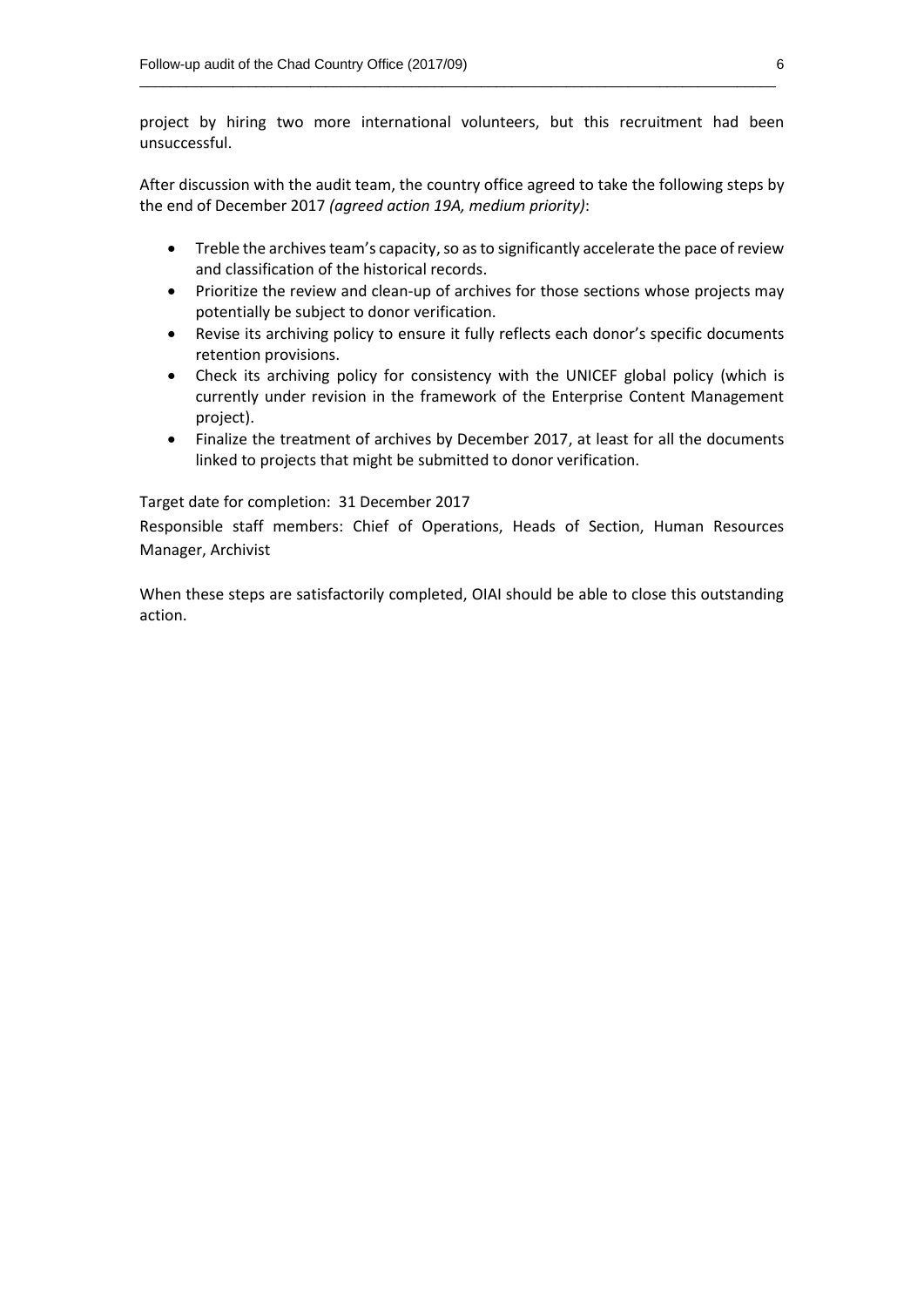## Annex A: Methodology, and definitions of priorities and conclusions

\_\_\_\_\_\_\_\_\_\_\_\_\_\_\_\_\_\_\_\_\_\_\_\_\_\_\_\_\_\_\_\_\_\_\_\_\_\_\_\_\_\_\_\_\_\_\_\_\_\_\_\_\_\_\_\_\_\_\_\_\_\_\_\_\_\_\_\_\_\_\_\_\_\_\_\_\_\_\_\_\_\_

The audit team used a combination of methods, including interviews, document reviews, and testing samples of transactions. It also visited UNICEF locations and supported programme activities as necessary. The audit compared actual controls, governance and risk management practices found in the office against UNICEF policies, procedures and contractual arrangements.

For the on-site follow-up of open agreed actions, OIAI assessed the timeliness, appropriateness and sustainability of corrective actions through various techniques including interviews (staff and implementing partners), tests of controls, reviews, and analysis as appropriate. In case of delays in implementing corrective actions, root causes were identified and analysed with management so as to establish measures to reinforce implementation.

OIAI is firmly committed to working with auditees and helping them to strengthen their internal controls, governance and risk management practices in the way that is most practical for them. With support from the relevant regional office, the country office reviews and comments upon a draft report before the departure of the audit team. The Representative and their staff then work with the audit team on agreed action plans to address the observations. These plans are presented in the report together with the observations they address. OIAI follows up on these actions, and reports quarterly to management on the extent to which they have been implemented. When appropriate, OIAI may agree an action with, or address a recommendation to, an office other than the auditee's (for example, a regional office or headquarters division).

The audit looks for areas where internal controls can be strengthened to reduce exposure to fraud or irregularities. It is not looking for fraud itself. This is consistent with normal auditing practices. However, UNICEF's auditors will consider any suspected fraud or mismanagement reported before or during an audit, and will ensure that the relevant bodies are informed. This may include asking the Investigations section to take action if appropriate.

The audit was conducted in accordance with the International Standards for the Professional Practice of Internal Auditing of the Institute of Internal Auditors. OIAI also followed the reporting standards of International Organization of Supreme Audit Institutions.

### Priorities attached to agreed actions

- **High:** Action is considered imperative to ensure that the audited entity is not exposed to high risks. Failure to take action could result in major consequences and issues.
- **Medium:** Action is considered necessary to avoid exposure to significant risks. Failure to take action could result in significant consequences.
- **Low:** Action is considered desirable and should result in enhanced control or better value for money. Low-priority actions, if any, are agreed with the countryoffice management but are not included in the final report.